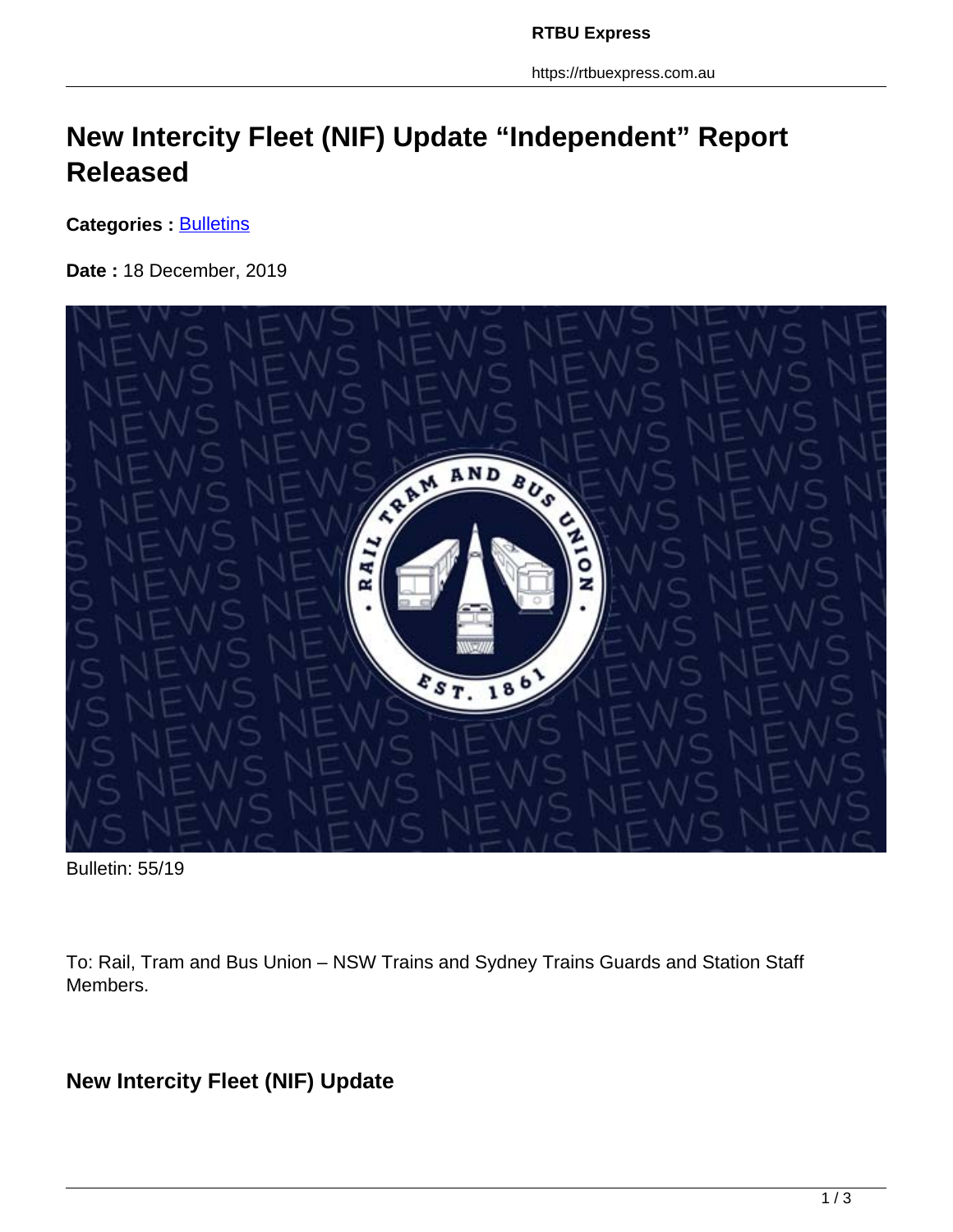## **"Independent" Report Released**

This morning the

RTBU met with NSW Trains and Transport for NSW (**TfNSW**) and was presented with an **"** independent**"** report on the proposed operating model for the NIF.

TfNSW advised

that they had commissioned this independent review of the NIF operating model by Metcalfe Rail Safety to answer three core questions:

1. Is the NIF

operating model safe?

2. Is the new

model as safe as, or safer than, the current operating conditions for guards when monitoring the platform train interface (PTI)?

3. How does the NIF operating model compare with methods used by the international train operating community?

In the overview

provided, it should surprise no one that the answers were all positive to the closed questions asked with the NIF operating model being deemed safer than current operations, particularly for the guard who will now be locked in the crew cab for the train departure process and the added duties/workload being expected of drivers.

Once again, as

with the recent wage offer for drivers and the 2023 deadline for guards, NSW Trains and TfNSW have arrived with a pre-prepared final document, dropped it on the table and advised that they will be making it available to all staff on the same day the RTBU and its members get to see it.